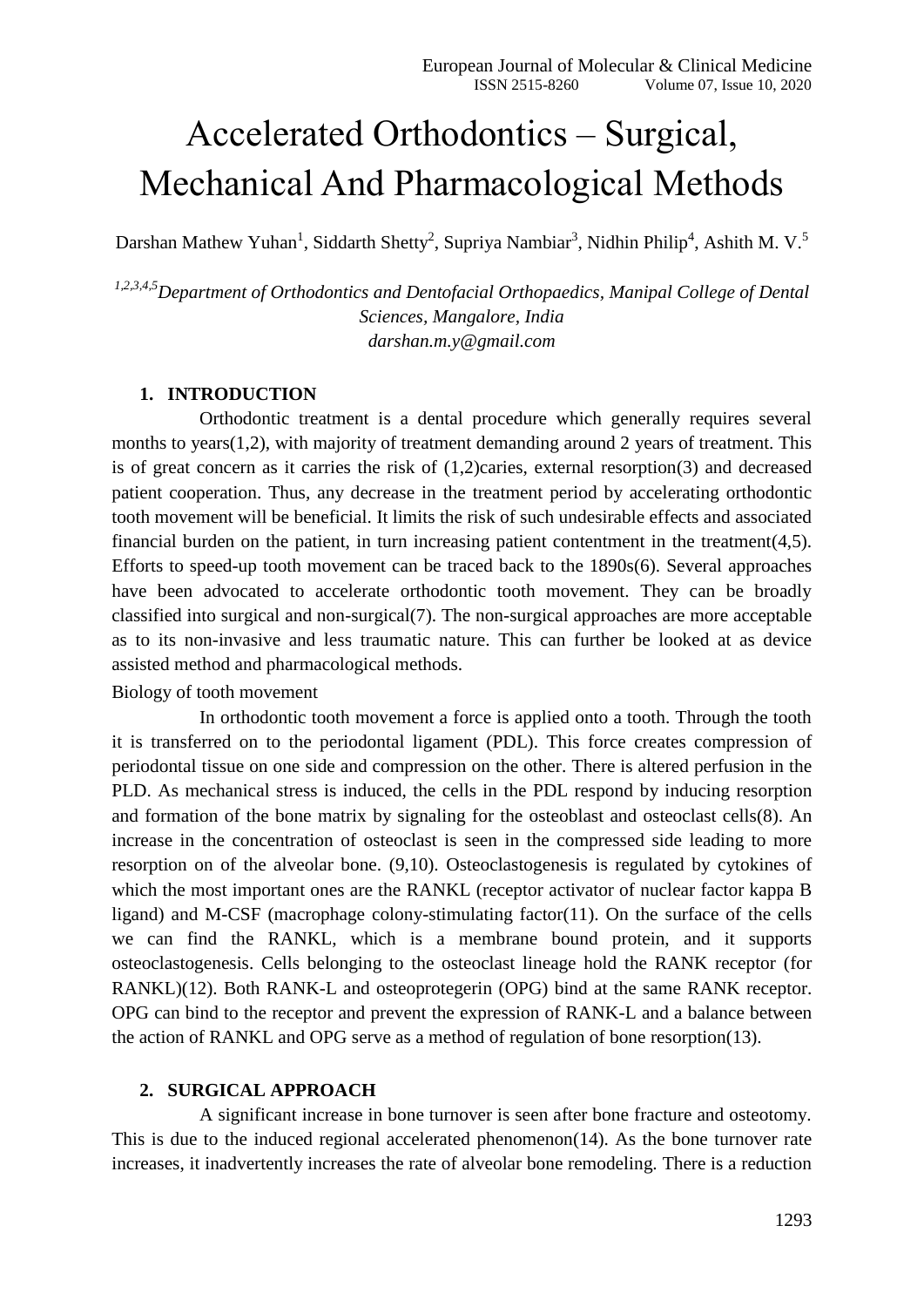of density of bone, which, in turn will reduce the resistance to orthodontic tooth movement(15). This is the logic behind the surgical approach and is most commonly used in adult patients, in cases where the treatment is time bound.

The various surgical approach include

- 1. Interseptal alveolar surgery (distraction osteogenesis)
- 2. Osteotomy
- 3. Corticotomy
- 4. Piezocision
- 5. Micro osteoperforation

## Inter septal alveolar surgery

Distraction osteogenesis was originally used for limb lengthening and for surgical treatment of craniofacial skeletal dysplasia.(16) The resultant increase in bone turnover rate in these surgical sites prompted its use in accelerating orthodontic tooth movement.

(17)In the rapid canine distraction technique, at the time of extraction of premolar, the bone distal to the canine is undermined surgically to a thickness of 1 to 1.5mm. The extraction socket is also deepened to the length of the canine using a round bur.

## Corticotomy

In this surgical technique, the cortical bone is cut and the medullary bone is left undisturbed(18). The reasoning behind this is to reduce the resistance of the hard cortical bone, thus accelerating tooth movement. (19)It was first introduced in orthodontics by *Kole*

## **Decortication**

The intention of doing decortication is not to create movable bone segment but to induce the RAP response. To achieve this we generally use a No.1 or No.2 round bur with a high-speed handpiece or dental implant drill. The decortications are made on the alveolar bone. A piezoelectric knife may also be used in its place. In the inter-radicular space, midway between the root prominences, a vertical groove is placed. This groove extends from a point 2 to 3 mm below the crest of the bone to a point 2 mm beyond the apices of the roots. These vertical corticotomies are then connected with a circular-shaped corticotomy. It is important not to extent the cortical cuts to areas with neurovascular structure.

## *Particulate Grafting*

Corticotomies are usually followed by grafting. The direction and amount of tooth movement expected, the thickness of the alveolar bone prior to corticotomy, and the requirement for labial support by the alveolar bone determine the volume of the graft material to be used. Bovine bone, autogenous bone, decalcified freeze-dried bone allograft are the most commonly used graft material.

## *Closure Techniques*

Excessive tension should be avoided when doing the primary closure of the gingival flaps. The sutures are maintained in place for 1 to 2 weeks.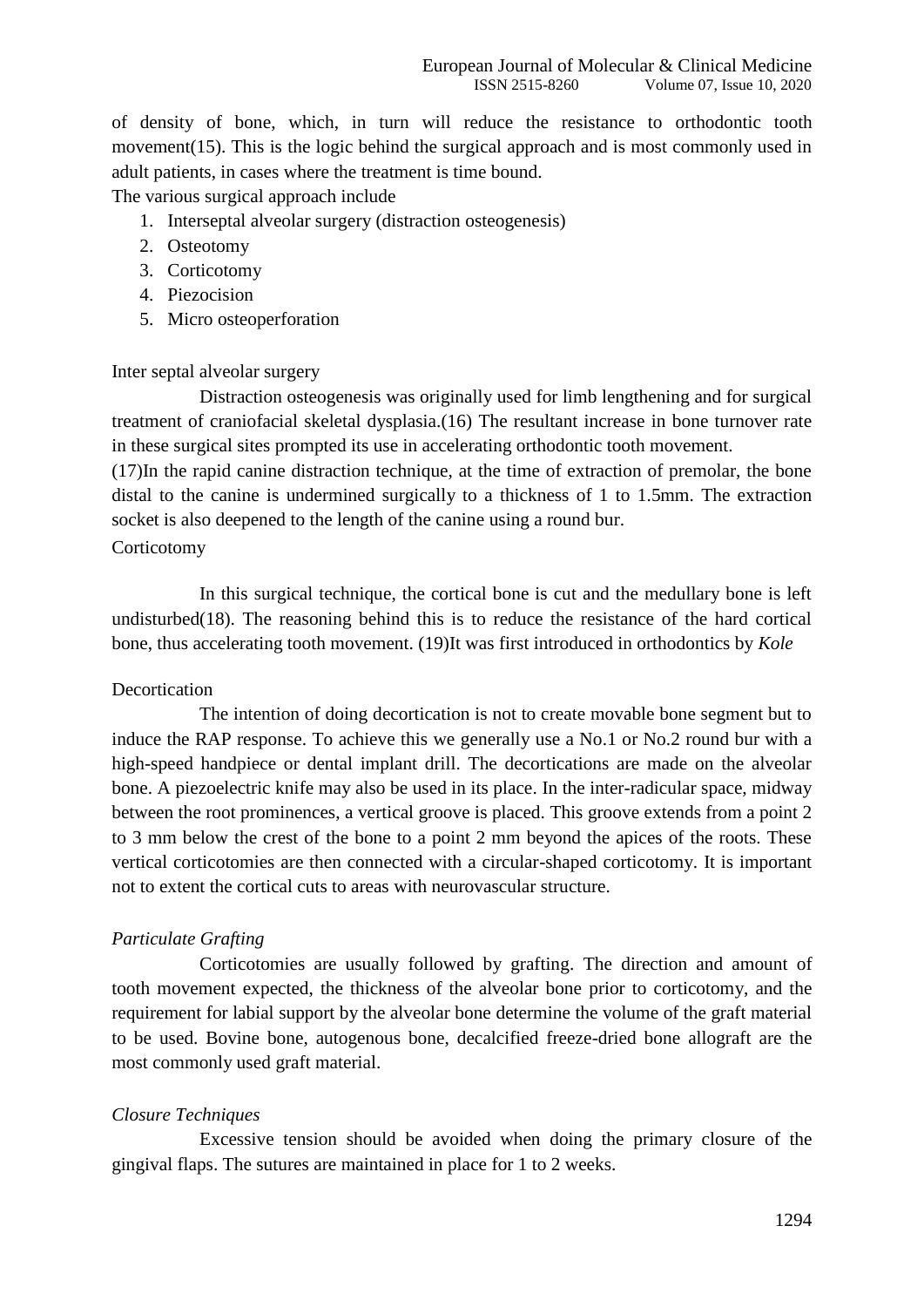# *Corticision technique*

 The corticision technique was put forward by *Park et al in 2006*(20), and *Kim et al in 2009*(21), as a minimally invasive alternative option to surgically injure the bone without flap elevation. They used a reinforced scalpel and mallet to go through the gingiva and cortical bone. (21)Corticision procedure was able to achieve bone resorption of the bundle bone with minimal hyalinization and faster removal of hyalinizes tissue, thanks to the cell mediated response stimulated via RAP phenomenon.

# Piezocision

In the year 2007, *Vercelotti and Podesta*(22), introduced a technique for accelerated orthodontics which utilised piezo-surgery. Here a full periosteal flap was raised which led to a good amount of post-surgery discomfort. This compromised the acceptance of this technique. *Dibart et al* in 2009 came-up with the technique piezocision(23). His aim was to develop a technique that would achieve faster orthodontic tooth movement at the same time would not have the side-effects of extensively invasive surgical procedures.

## Micro-Osteo Perforation

Micro-osteoperforation is the least invasive of all the surgical alternatives in accelerated orthodontics. It was first advices by *Teixeira et al*(15). This method utilises the natural inflammatory response of the body. Controlled micro-trauma in the form of microosteoperforation are applied in the desired area. These micro trauma can help preserve the integrity and architecture of the adjacent tissue. It will exaggerate the normal body reaction to orthodontic force(24).

Previous studies have clearly stated the heightened activity of chemokines and cytokines in response to orthodontic tooth movement(25–27). Chemokines increase osteoclast cells. Cytokines increase osteoclast cell through the prostaglandin E2 pathway and the RANK/RANKL pathway(28–30).

(24)In micro-osteoperforations there is less chance of root resorption because of two reasons

- 1. Osteoclast are more on the endosteal surface and not on the periodontal ligament tissue
- 2. The cell free zone is smaller since the density of bone is less. Smaller cell-free zone is resorbed faster

3.

# **3. PHYSICAL/MECHANICAL METHODS**

All surgical methods are invasive in one way or the other and so have their related complications and side effects. Therefor device assisted approach, which is far less invasive has come into use to accelerate orthodontic tooth movement.

The technique available are

- 1. Direct electric currents
- 2. Pulsed electromagnetic field
- 3. Static magnetic field
- 4. Resonance vibration
- 5. Low level laser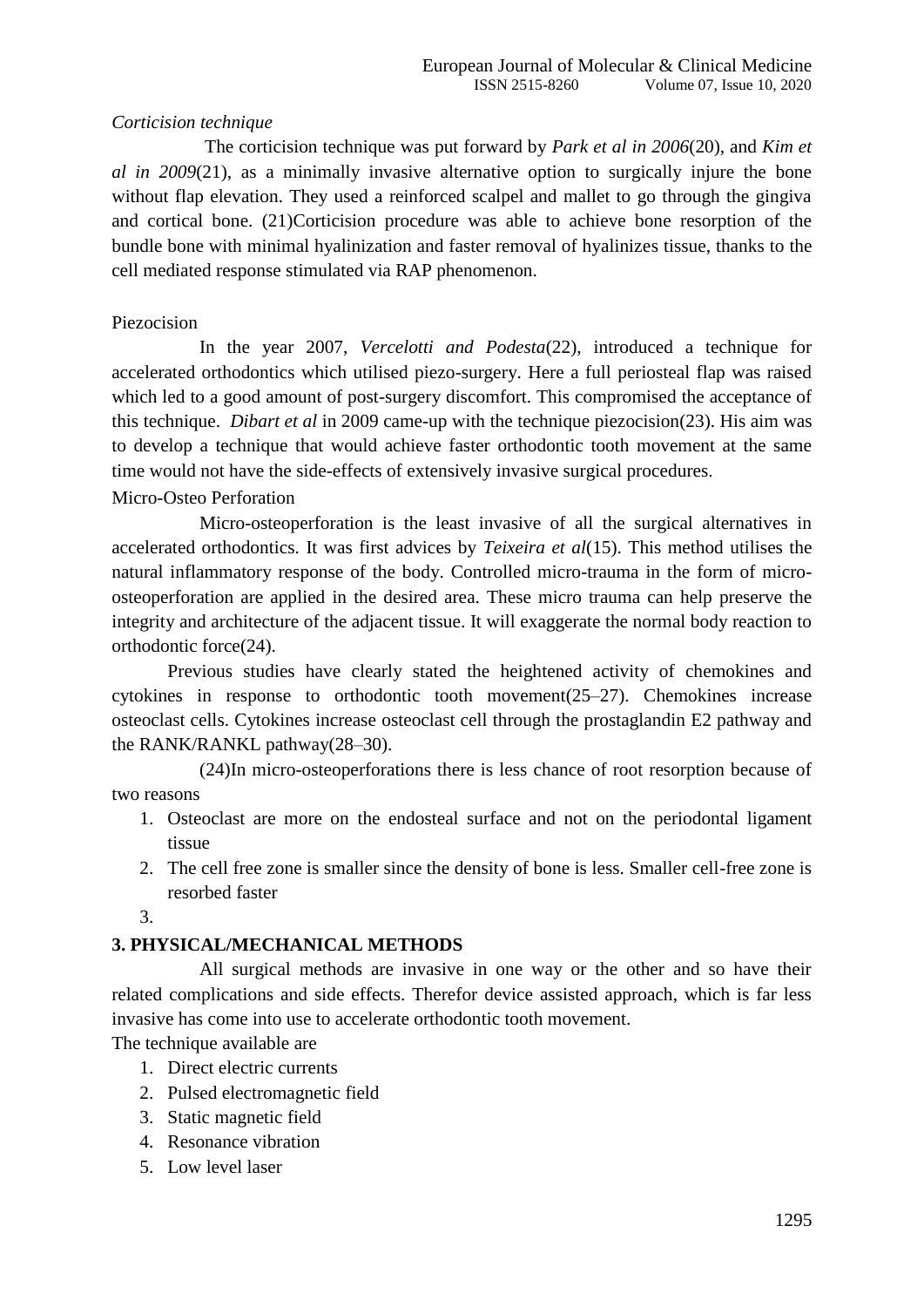Of all the above techniques, the low level laser technique has given the best results.

The above mentioned techniques are all based on the bone bending theory. Application of orthodontic force develops bone bending and a bioelectric potential. The concave side is negatively charged and the convex side will be positively charged attracting osteoblast and osteoclast respectively. This has been explained by Zengo(31) in his study conducted on dogs. It was found that application of discontinuous forces cause the bioelectrical potential to be created and so the idea of using cyclic forces and vibrations were considered.

## Photo-stimulation: LED and low level laser

When light is emitted onto living tissue, it can get absorbed, reflected, scattered or transmitted to the tissue as energy(32). The effects can be photochemical, photo thermal or photoionizing. The nature and amount of interaction can depend on the wavelength and intensity of light. Photobiostimulation is the nonthermal effect on tissue when light is applied onto living tissue. In medicine, photobiostimulation has found its application in accelerating would healing, control inflammation, reduce pain and improve blood circulation(32).

Photo-bio-stimulation may be used therapeutically through lasers and light emitting diodes. Both uses near infrared wavelength of around 600 to 1000 nm. The ideal and recommended range is 730 to 850 nm which being relatively narrow allows more response from the tissue(33–36).

### *Photobiostimulation at the cellular and molecular level*

Photostimulation has the ability to increase cellular metabolism. At the wavelength between 600 to 950nm, it stimulates the production of mitochondrial cytochrome c oxidase which in turn increases cell metabolism(34,37).

According to "single-oxygen hypotheses" molecules like porphyrins and flavoproteins can become activated and react with oxygen to give electronically excited oxygen molecules thus increasing to metabolism(37).

Another hypothesis explaining photostimulation is the "redox properties alteration hypothesis". Here the cell redox potential is altered for greater oxidation. This allows cells with lower resting intracellular state to have a better metabolic state(37).

Photobiostimulation is thought to have a direct positive effect on RNA and DNA synthesis and replication, protein synthesis and cell metabolism by increases in  $Na^+/K^+$  pump activity and intracellular  $Ca^{2+}$ . (38).

### Low level laser therapy(LLLT)

The biostimulatory effect of laser on bone tissue is being utilized in accelerating tooth movement. Application of laser onto the tissue stimulates the proliferation of osteoclast osteoblast and fibroblast, which in turn increases bone remodeling paving the way for accelerated movement of tooth. Tooth movement is accelerated by the production of ATP and activation of cytochrome-C.In 2004, *Cruz et al*(39) was the first to carry out a human study on the effect of low-intensity laser therapy on orthodontic tooth movement. They showed that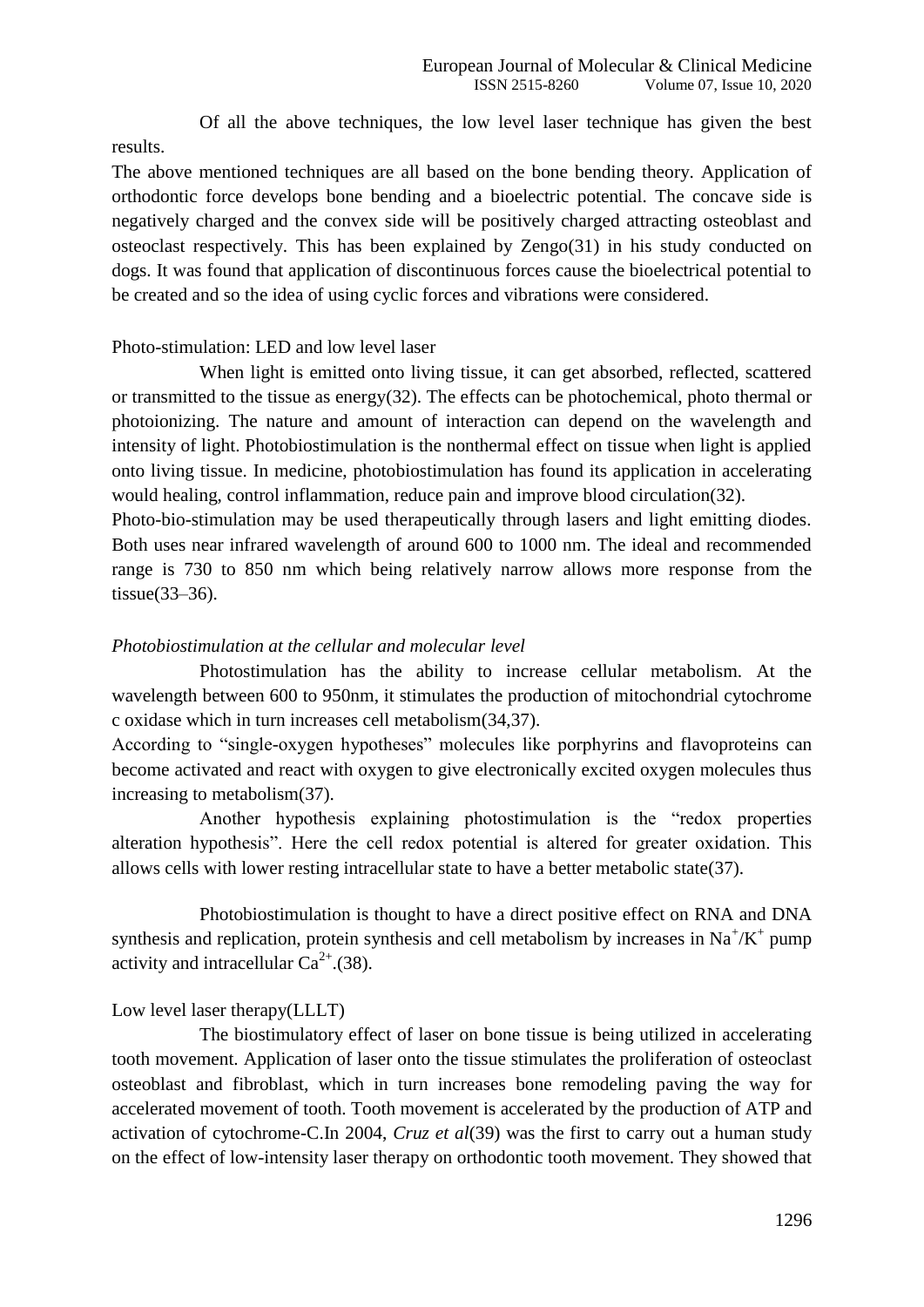the irradiated canines were retracted at a rate 34% greater than the control canines over 60 days.

Orthodontic tooth movement is considered to increase by 30-60% and is supported by various studies. The variations amongst the studies seems to arise from variations in frequency of application of laser, intensity of laser, and method of force application on the tooth.

Vibration aided orthodontic tooth movement

According to the piezoelectricity theory of alveolar bone remodeling, osteogenic changes are induced by the electrical charges generated through the applied orthodontic force. Piezoelectric charges are generated when stress is applied and released(40). For this reason *Shapiro et al*(41) advices that orthodontic force aid in tooth movement should not be continuous. The intermittent force applied by the vibrational force help tooth movement in two ways. One by inducing piezoelectric charges with in the bone inducing bone remodeling. Secondly, by decreasing the frictional resistance to sliding between brackets and archwires(42,43). Pain preserved by the patient during the treatment is also seen to be less in patients when treated with vibrational devices(44–46).

(47)There are mainly two devices available in the market that utilizes this technology:- Acceledent and Tooth Masseuse. Tooth masseuse is no longer available in the market. Acceledent is manufactured by OrthoAccel Technologies(47).

Low Intensity Pulsed Ultra Sound(LIPUS)

Low Intensity Pulsed Ultra Sound abbreviated as LIPUS is a form of mechanical energy passed through the living tissue creating biochemical changes at the cellular and molecular level. It is transmitted as acoustic wave pressure(48). One of the outcomes of the biochemical changes is the soft tissue and hard tissue healing rate(49,50).

The bio-stimulatory effect of LIPUS is due to the mechanical stress and microstream signal given onto the tissue. These signals result in signal transduction and subsequent gene transcription through direct stimulation of the cell membrane, cytoskeleton and adhesion molecules(51).

Upon LIPUS stimulation, the tissue changes help in the faster orthodontic tooth movement(52).LIPUS also helps in prevention of root resorption. LIPUS is considered to inhibit the resorption of root or to induce periodontal regeneration after root resorption has occurred. *el-Bialy et al* suggested that anti-root resorptive action of LIPUS is due to the induced deposition of cementum and dentin which acts as a preventive layer against root resorption(53).

LIPUS is a safe non invasive technique to accelerate orthodontic tooth movement. Further studies are required to further explore the full potential of this technique.

# Electric current and electromagnetic field

*Ze'ev Davidovitch* in 1980, published a study where he looked into the effect of D.C. electric current on the periodontal tissue, the difference it creates in the tissue turnover and on how it will effect the rate of orthodontic tooth movement(54). Application of electric current onto the alveolar bone supporting the tooth has a direct effect on the rate of tooth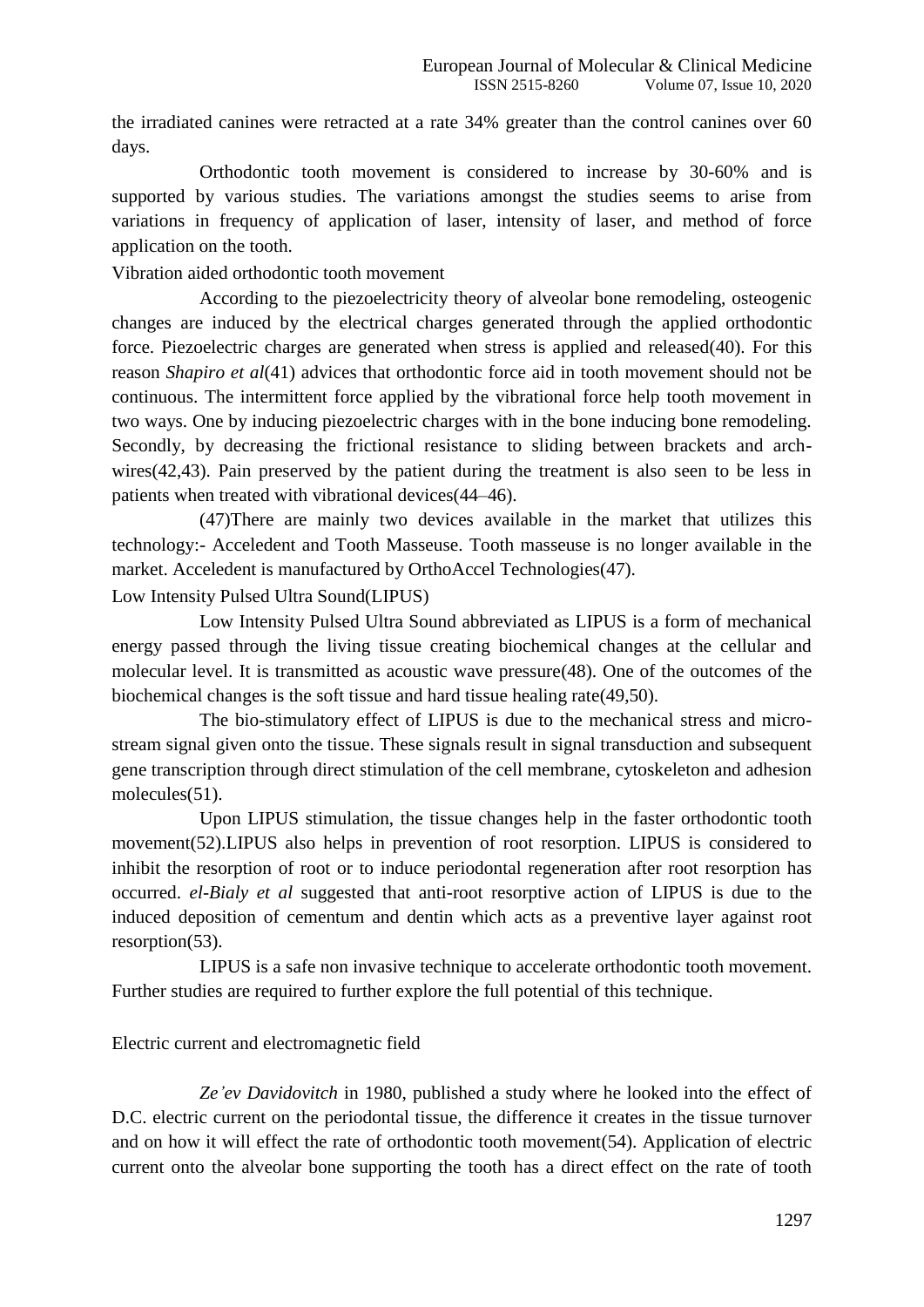movement. Both, an electric current and orthodontic force is applied onto the tooth to be moved orthodontically(55). This technique has the potential to increase the rate of tooth movement by one third and thus reduce the treatment duration. It can accelerate orthodontic tooth movement by 2.42mm/month. In case of canines, the current should be applied 5 hours a day.

In the study by *Kim et al,* there was a 30% increase in the amount of tooth movement in the experimental side when compared to the control side. The difference was statistically significant. In the four week period of the experiment, the first two weeks showed the maximum amount of difference in tooth movement when comparing the experimental and control side. The study concluded that, when exogenous current had the potential to significantly increase in rate of tooth movement. A one third increase in rate of movement was noted.

## **4. PHARMACEUTICAL METHODS**

Drugs and nutrients ingested by the patient can interact and alter the normal response of tissue supporting teeth and involved in orthodontic tooth movement. The change can be inhibitory, additive or synergistic. Inflammatory mediators, neurotransmitters, growth factors and other cytokines are all involved in orthodontic tooth movement. Their synthesis and release can get affected by drugs consumed by the patient(56).

Prostaglandins and analogs

In orthodontic tooth movement, at the site of compression prostaglandins and leukotrienes are released from the paradental cells. On realising the effect of prostaglandins on tooth movement, researchers have considered the possibility of accelerated tooth movement by local injection of prostaglandins. *Yamasaki et al*(57,58) conducted a study where he observed a rise in number of osteoclast cells after local injection of PGE1. PGE2 stimulated differentiation of osteoblastic cells, thus leading to bone deposition coupled with bone resorption in an invitro environment.(59). Studies on the relation of rate of tooth movement to prostacyclin and thromboxane A2 showed an increase in the concentration of bone resorptive cells and improvement in the resorption of alveolar bone.(60).

Hyperalgesia and associated discomfort and uncooperative nature from the patient is seen with local injection of prostaglandins.(61) as a solution to this, research is being done to use this technique along with local anesthetics to minimize the pain(62).

#### Relaxin

Relaxin was discovered in 1926 as a naturally occurring hormone in the body(63). Relaxin belongs to the insulin/relaxin family of structurally related hormones. (64). An increase in relaxin levels is seen in pregnancy. The role of relaxin in physiologic processes like collagen turnover, angiogenesis, and antifibrosis in both males and females is well documented. These effects of relaxin point out that it can create alterations of the periodontal ligament (PDL) which in turn can directly affect orthodontic tooth movement(65).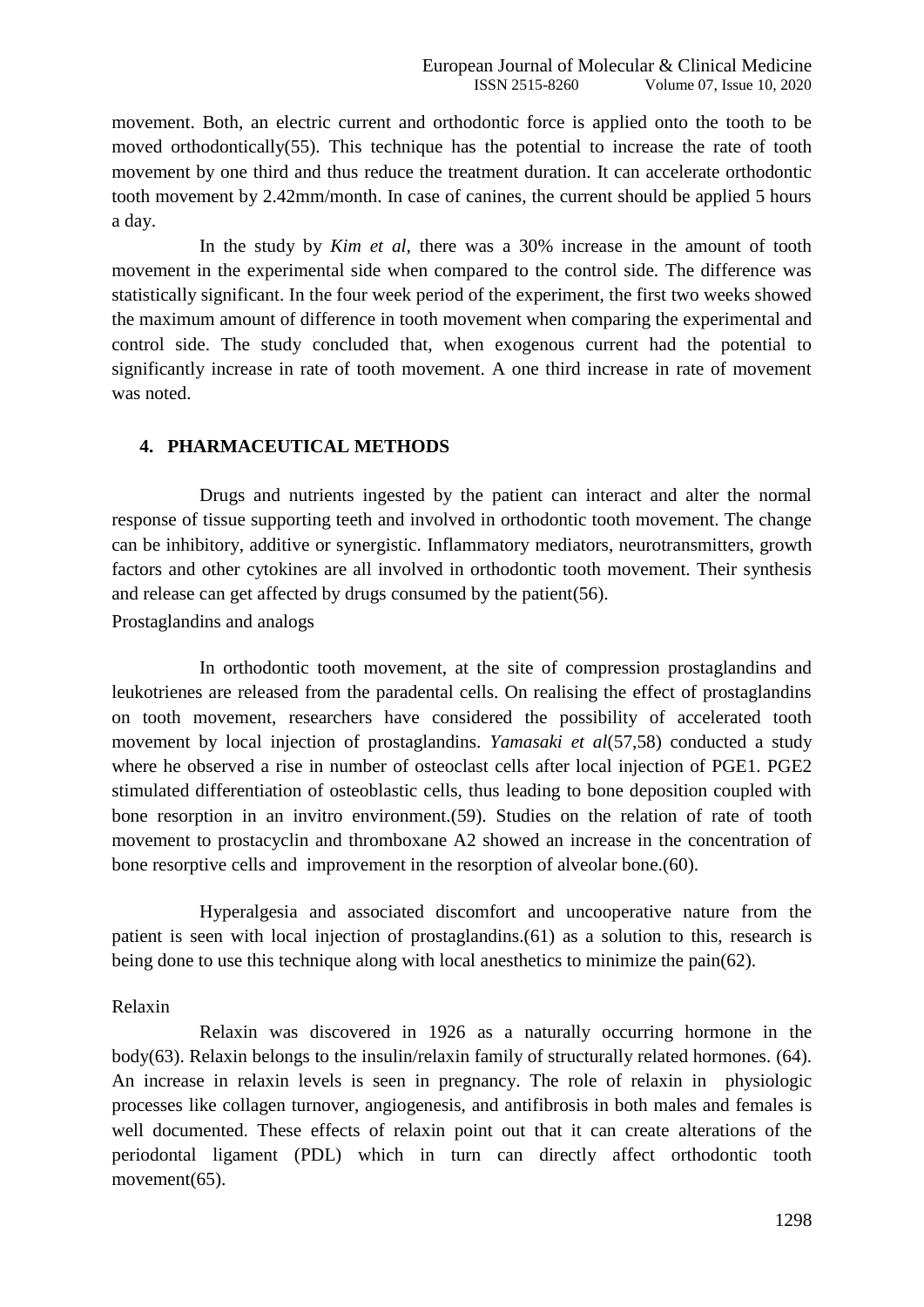On application of orthodontic tooth movement, both the soft and hard tissue responds to it, of which soft tissue is the first to respond. The tooth is not in direct contact with the soft tissue, but through the periodontal ligament. Because of relaxin's ability to remodel soft tissues, its use in orthodontic tooth movement is being studied. With tooth movement, the gingival response is to increase collagen formation to resist movement. The gingival "memory" also plays a role in relapse after treatment.(66)

Vitamin D3

Once orthodontic tooth moving force is applied, bone remodeling occurs, which includes a bone resorptive and formative phases occurring within the alveolar bone.(67). A clear correlation has been shown to exist between vitamin D receptor polymorphisms and periodontitis and bone metabolism(68).

*Collins and Sinclair*(69) did a study exploring the use of vitamin D to increase the rate of tooth movement. They were able to show that vitamin D metabolites when applied locally through intra-ligamentary injection can lead to an increase in the number of osteoclasts in the area, which would complement the rate of bone resorption, leading to an increase in the rate of tooth movement during canine retraction. In 2004, *Kale et al*(70) studies how the administration of prostaglandin (PG) and 1,25-dihydroxy cholecalciferol (1,25 DHCC) can change the rate of orthodontic tooth movement. Both PG and 1,25 DHCC were found to have a significant positive effect on tooth movement when compared to controls. They were able to find a higher number of Howship lacunae and capillaries with both the experiment groups on their pressure side. The number of osteoblasts were also seen to have increased on the surface of alveolar bone in the experimental group where 1,25 DHCC was given when compared to the group where PG was administered. The authors conclude that 1,25 DHCC has an impact on the amount of bone deposition and resorption thus changing the rate of tooth movement.

Other investigators have also suggested other merits to the use of Vit.D. Some suggest that apart from increased rate of tooth movement, local administration of Vit.D also improves the tooth position post-treatment stability. Experiments have been conducted by Kawakami and Takano- Yamamoto(67) on rats to explore the effect of 1,25-dihydroxyvitamin D3 (1,25(OH)2D3) on alveolar bone formation. The stability of orthodontic treatment relies a lot on the supportive tissue. The study was bases on calcitriol's effect on its improvement in bone and periodontal tissue remodelling through improved local cellar activity. With local injection of 1,25-dihydroxyvitamin D3, an increase in mineral appositional rate was noted on the tension side of the orthodontically moved teeth. The authors were able to learn that there is a better reestablishment of tooth supporting tissue post orthodontic treatment with 1,25 dihydroxyvitamin injections. Relatable findings can also be seen in experiments by Boyce and Weisbrode, (71). They say that in the first two days there is a temporary rise in the rate of bone resorption which is followed by a rise in bone formation after 14 days of calcitriol administration.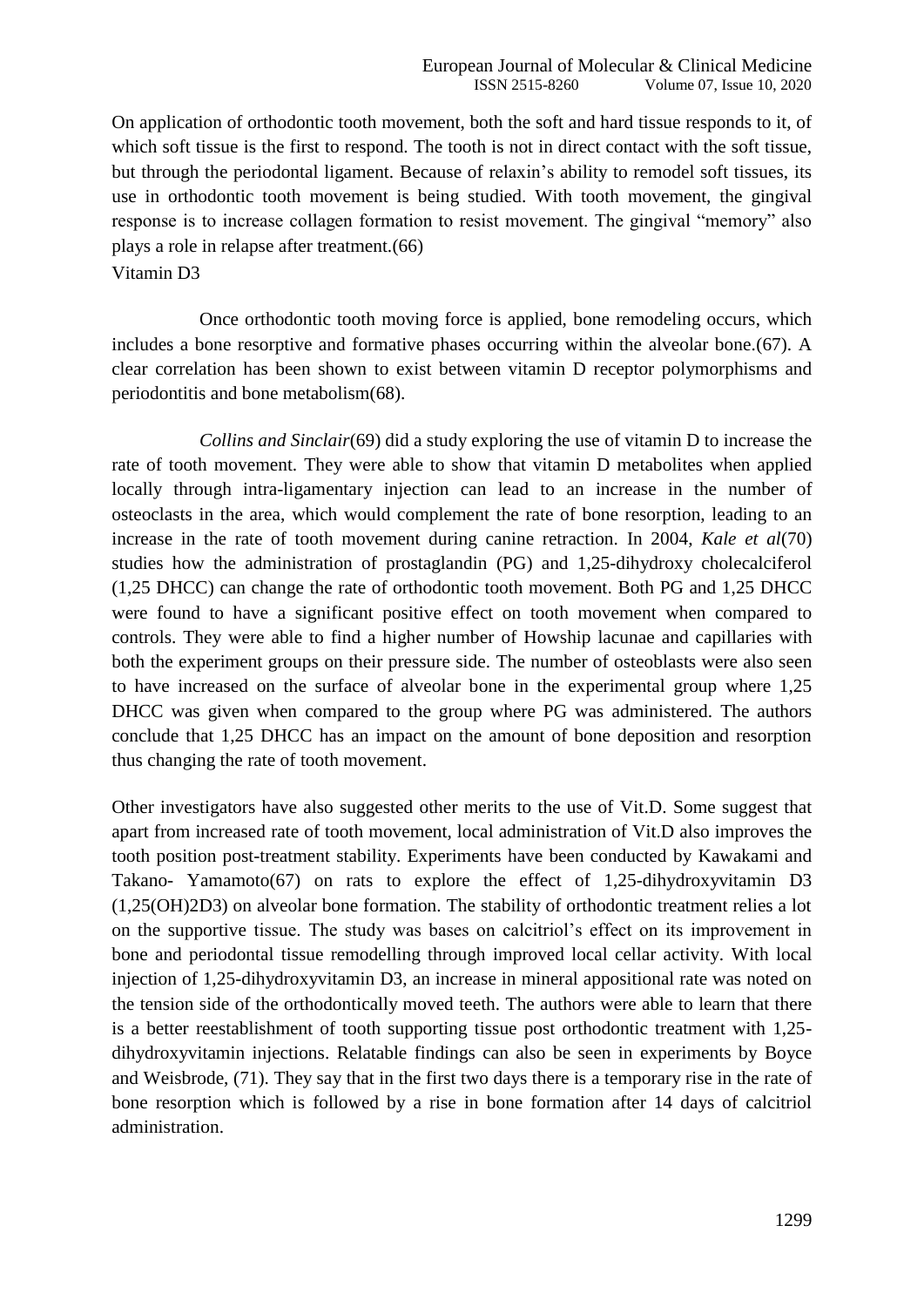#### **Osteocalcin**

Osteocalcin, or BGP (Bone Gla Protein) is a non-collagenous protein commonly seen in the periodontium. It amounts to 3% of total bone protein. The protein consist of 49 amino-acids with three gammacarboxyglutamic acid residues. Gammacarboxyglutamic acid is an amino acid that binds to calcium and in the protein it form the calcium binding site. BGP is secreted in the sites of mineralisation by osteoblast cells, cementoblast cells and periodontal ligament fibroblast subpopulations.(72,73).

Presence of BGP in alveolar bone, dentin and root cement have been confirmed through immune-histochemistry studies. Its role in the biomineralization process has been partially determined. It was noted that in animal studies where warfarin, a Vit.K antagonist, was given to the animals, they showed bone hyper-mineralization(74–76).

The local application of osteocalcin accelerated the rate of tooth movement (mm/day) in the early experimental period and increased the total amount of tooth movement. On histological observation it was revealed that the acceleration of tooth movement was due to enhanced recruitment of osteoclastic cells(77).

## Parathormone

Parathyroid glands secrete parathyroid hormone which serves the function of increasing calcium level in blood through stimulation of bone resorption. It is an 84 amino acid molecule, but the active segment contains only amino acids from 1 to 34(78).

If an increases PTH level is maintained over time it can lead to bone loss but an intermittent short increase in the hormone level can have an anabolic effect on bone tissue(79). Several studies and research data has shown that a daily application of PTH hormone for a short duration can lead to an improvement in skeletal tissue strength, density, and mass(80). Teriparatide is used in the treatment of osteoporosis. It contains the active segment of PTH (amino acid 1 to 34). Daily injections of teriparatide stimulate new bone formation, leading to increased bone mineral density(78).

*Soma et al*., 1999(81) did a in-vivo study on rats to find out the effect of infusion of PTH on the rate of orthodontic tooth movement. They reported that a continuous infusion of PTH created a 2 to 3 fold increase in the number of osteoclast cells in the region of compressed periodontium. This means that there is an increased resorptive activity in the side with compression which is in favour of accelerating the orthodontic tooth movement. No significant increase in bone loss was noted in the other areas of the periodontal tissue. With intermittent injection of PTH at the same dose, no significant increase in the rate of tooth movement was noted. Based on these findings, it can be concluded that, with a continuous administration of PTH an acceleration of tooth movement can be achieved. The study by Takano Yamamoto and Rodan, 1990(82) showed that direct injection of PTH into the bone marrow of long bones can induce an increase in the number of osteoclast. This suggest a positive effect of PTH on the bone resorptive activity in the injected area. Based on the above research data it can be inferred that a local and continuous long-term administration of PTH into the periodontal tissue can have a desirable effect leading to an increased rate of orthodontic tooth movement especially when the concentration of PTH in the area is kept at an increased level.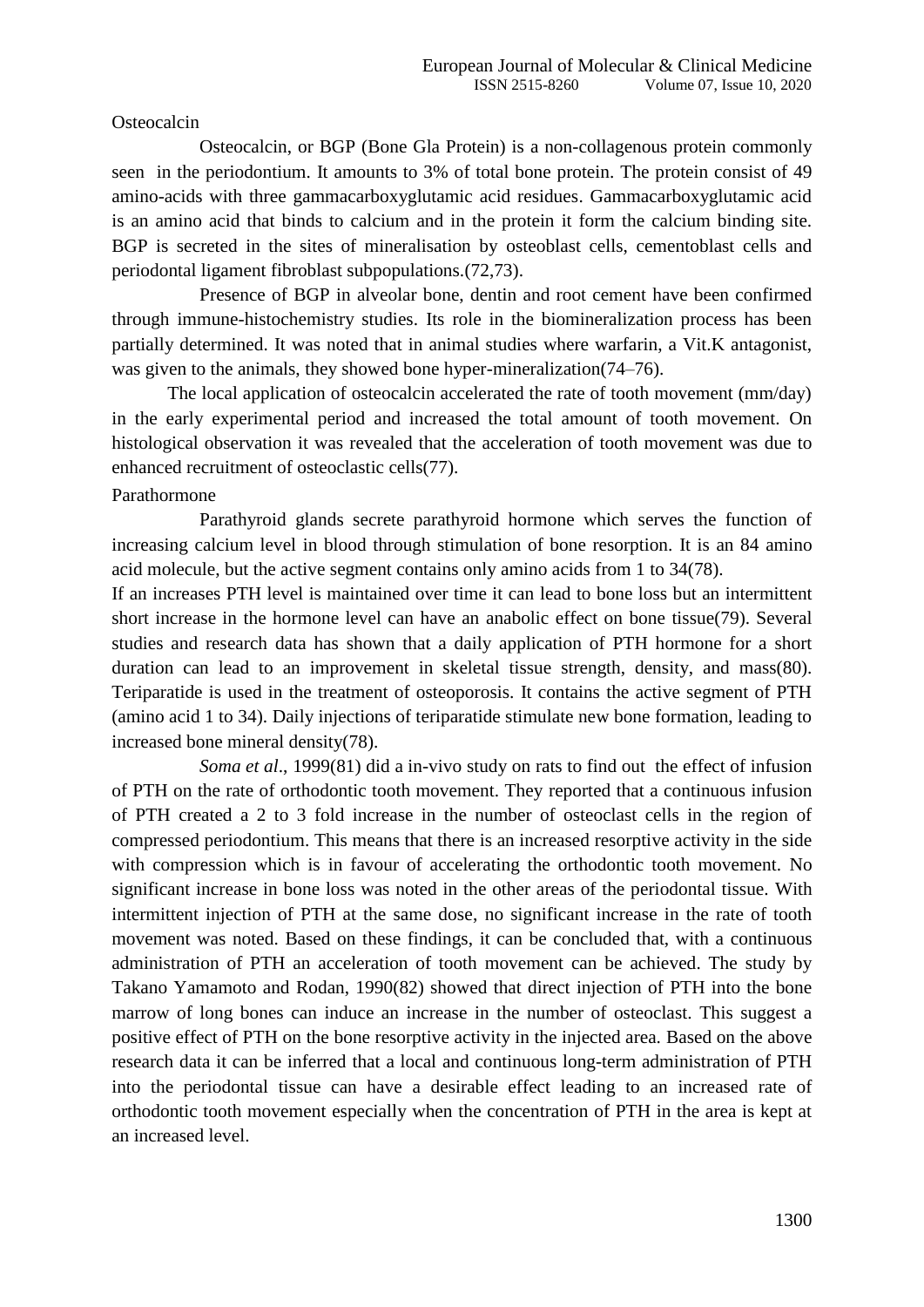### GENE THERAPY

In the study by *Kanzaki et al*(83), it was hypothesized that if RANKL gene was transferred into the periodontal tissue it may accelerate orthodontic tooth movement. Kanzaki et al did the study on 6-week-old male Wistar rats, where the upper first molars were moved palatally using orthodontic force. Periodic injection of hemagglutinating-virus of Japan(HVJ) envelope vector containing RANKL expression plasmid was given into the periodontal tissue on the palatal aspect of maxillary molar. It was noted that local injection of RANKL gene significantly improved its expression and osteoclastogenesis with any significant systemic effect. An improvement was noted with the rate of tooth movement on the side with RANKL gene transfer. The study concluded that activation of osteoclastogenesis and an increased rate of tooth movement was seen after the transfer of RANKL gene to the periodontal tissue. It is also suggested that local RANKL gene transfer can also be used in the treatment of ankylosed teeth.

## **5. CONCLUSION**

One of the main drawbacks of orthodontic treatment is its long duration. From the patient's point of view, it makes the treatment looks tedious and time consuming. Accelerated orthodontics address this issue. Attempts to fasten the progress of orthodontic treatment can be dated back to 1890s. These attempts have definitely taken the field of orthodontics to newer heights. It started with surgeries that were highly invasive which moved onto minimally invasive techniques like micro-osteoperforations, to treatment modalities that are negligibly invasive or completely non-invasive. All these developments provide us with a wide array of techniques that can cater the different demands that are being put forward by treatment needs of patients.

Further possibilities are still being explored by enthusiasts from within and outside the orthodontic fraternity. These efforts will help us get better and faster results expanding the reach and possibilities of orthodontic treatment.

#### **6. REFERENCES**

- [1] Fisher MA, Wenger RM, Hans MG. Pretreatment characteristics associated with orthodontic treatment duration. Am J Orthod Dentofac Orthop [Internet]. 2010;137(2):178–86. Available from: http://dx.doi.org/10.1016/j.ajodo.2008.09.028
- [2] Fink DF, Smith RJ. The duration of orthodontic treatment. Am J Orthod Dentofac Orthop. 1992;102(1):45–51.
- [3] Pandis N, Nasika M, Polychronopoulou A, Eliades T. External apical root resorption in patients treated with conventional and self-ligating brackets. Am J Orthod Dentofac Orthop. 2008;134(5):646–51.
- [4] Riedmann T, Georg T, Berg R. Adult patients' view of orthodontic treatment outcome compared to professional assessments. J Orofac Orthop. 1999;60(5):308–20.
- [5] Segal GR, Schiffman PH, Tuncay OC. Meta analysis of the treatment-related factors of external apical root resorption. Orthod Craniofacial Res. 2004;7(2):71–8.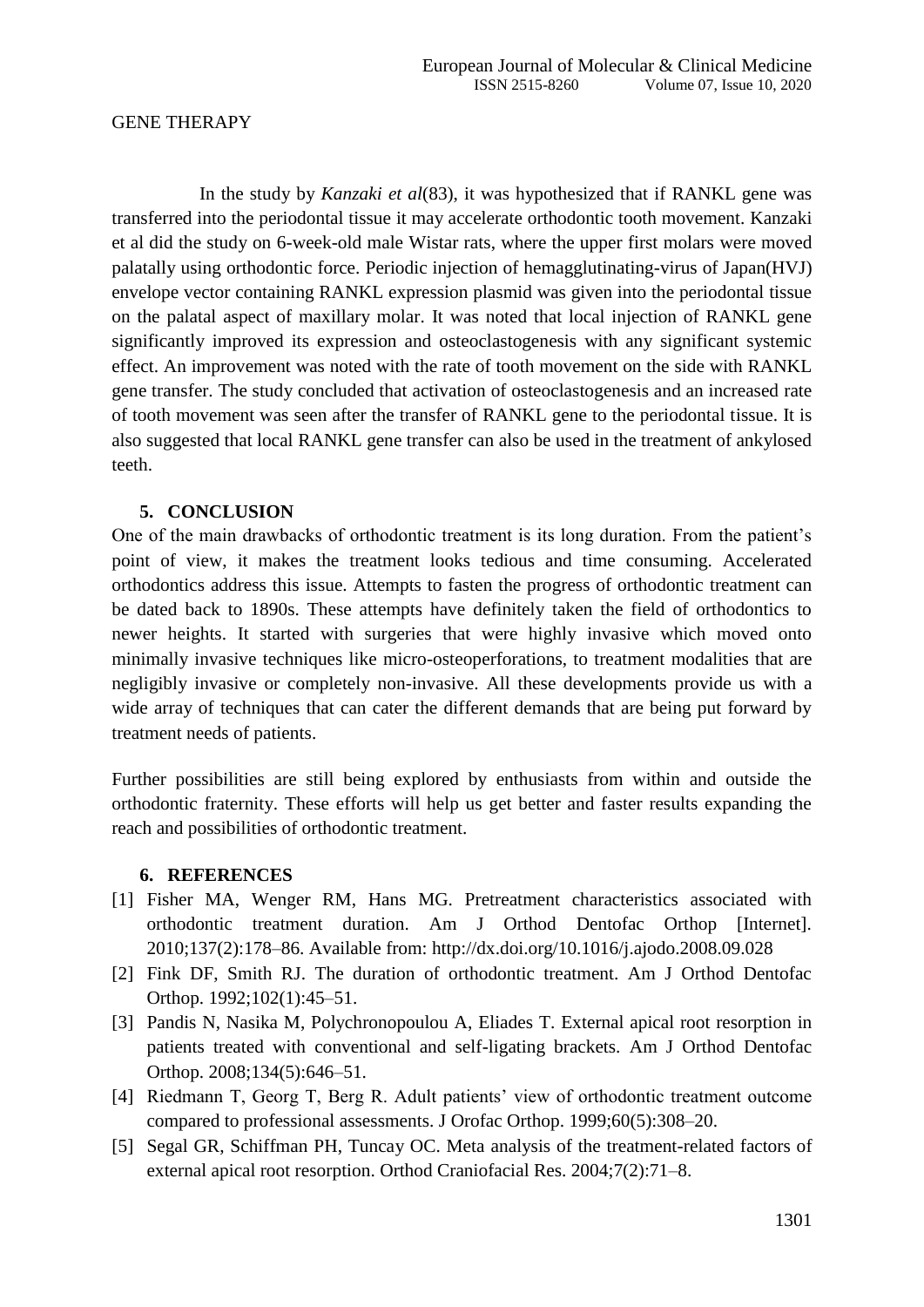- [6] Fitzpatrick BN. Corticotomy. 1980;25(5):2–5.
- [7] El-Angbawi A, Mcintyre GT, Bearn DR, Fleming PS. Non-surgical adjunctive interventions for accelerating tooth movement in patients undergoing fixed orthodontic treatment. Cochrane Database Syst Rev. 2013;2013(12).
- [8] Lekic P. Periodontal Ligament Cell Populations : The Central Role of Fibroblasts in Creating a Unique Tissue. 1996;341:327–41.
- [9] Davidovitch Z, Nicolay OF, Ngan PW SJ. Neurotransmitters, cytokines, and the control of alveolar bone remodeling in orthodontics. Dent Clin North Am. 32: 411–43.
- [10] Storey E. The nature of tooth movement. Am J Orthod. 1973;63(3):292–314.
- [11] Udagawa N, Takahashi N, Jimi E, Matsuzaki K, Tsurukai T, Itoh K, et al. Osteoblasts/stromal cells stimulate osteoclast activation through expression of osteoclast differentiation factor/RANKL but not macrophage colony-stimulating factor. Bone. 1999;25(5):517–23.
- [12] Yasuda H, Shima N, Nakagawa N, Yamaguchi K, Kinosaki M, Goto M, et al. A Novel Molecular Mechanism Modulating Osteoclast Differentiation and Function. 1999;25(1):109–13.
- [13] Hofbauer LC, Khosla S, Dunstan CR, Lacey DL, Boyle WJ, Riggs BL. The Roles of Osteoprotegerin and Osteoprotegerin Ligand in the Paracrine Regulation of Bone Resorption. 2000;15(1):2–12.
- [14] Wilcko W, Wilcko M,  $\ldots$  JB- $\ldots$  of P and, 2001 U. The nature of orthodontic tooth. PdfsSemanticscholarOrg [Internet]. 2001;21(1):1–11. Available from: https://pdfs.semanticscholar.org/cfa0/62aa82b5ec4fa52a264660ce28ce5f09bba0.pdf
- [15] Teixeira CC, Khoo E, Tran J, Chartres I, Liu Y, Thant LM, et al. Cytokine expression and accelerated tooth movement. J Dent Res. 2010;89(10):1135–41.
- [16] GA I. The possibilities offered by our method for lengthening various segments in upper and lower limbs. Basic Life Sci. 1988;48:323–4.
- [17] Liou EJ, Huang CS. Rapid canine retraction through distraction of the periodontal ligament. Am J Orthod Dentofacial Orthop. 1998;114(4):372–82.
- [18] Murphy KG, Wilcko MT, Wilcko WM FD. Periodontal Accelerated Osteogenic Orthodontics: A description of the Surgical Technique. J Oral Maxillofac Surg. 2009;67:2160 21.
- [19] Köle H. Surgical operations on the alveolar ridge to correct occlusal abnormalities. Oral Surgery, Oral Med Oral Pathol. 1959;12(5):515–29.
- [20] YG Park, SG Kang, SJ Kim, YG PARK SK. Accelerated tooth movement by corticision as an osseous orthodontic paradigm. Kinki Tokai Kyosei Shika Gakkai Gakujyutsu Taikai, Sokai. 2006;
- [21] Kim SJ, Park YG, Kang SG. Effects of corticision on paradental remodeling in orthodontic tooth movement. Angle Orthod. 2008;79(2):284–91.
- [22] Vercellotti T, Podesta A. Orthodontic microsurgery: a new surgically guided technique for dental movement. Int J Periodontics Restorative Dent [Internet]. 2007;27(4):325–31. Available from: http://www.ncbi.nlm.nih.gov/pubmed/17726988
- [23] Serge Dibart, DMD;1 Jean David Sebaoun, DDS, MS;2 and Jerome Surmenian, DDS M. Piezocision: A Minimally Invasive, Periodontally Accelerated Orthodontic Tooth Movement Procedure. Compendium. Volume 30,.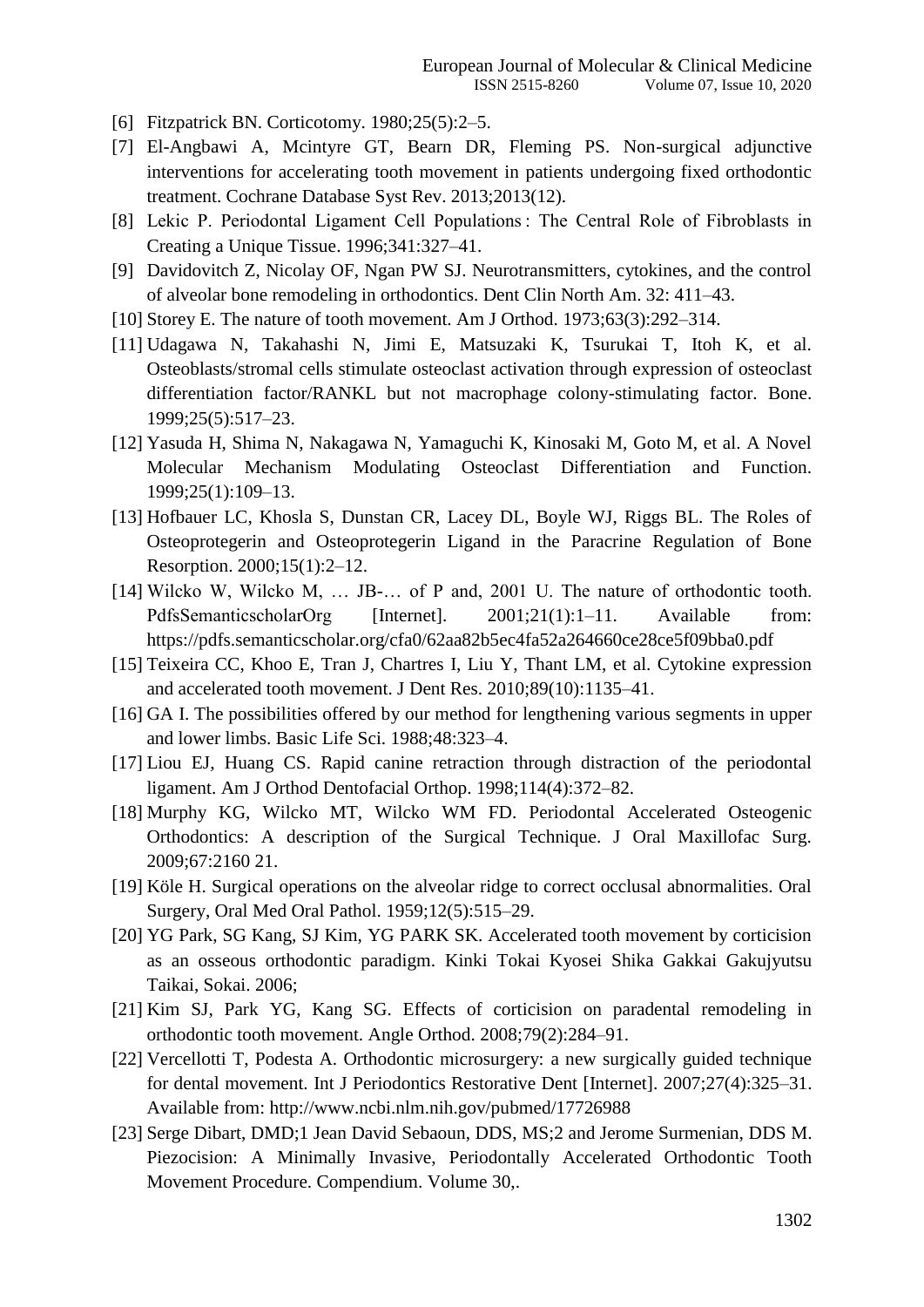- [24] Alikhani M, Alansari S, Sangsuwon C, Alikhani M, Chou MY, Alyami B, et al. Microosteoperforations: Minimally invasive accelerated tooth movement. Semin Orthod [Internet]. 2015;21(3):162–9. Available from: http://dx.doi.org/10.1053/j.sodo.2015.06.002
- [25] Taddei SRDA, Andrade I, Queiroz-Junior CM, Garlet TP, Garlet GP, Cunha FDQ, et al. Role of CCR2 in orthodontic tooth movement. Am J Orthod Dentofac Orthop. 2012;141(2):153-160.e1.
- [26] Garlet GP, Garlet TP, Teixeira AL. CCR5 Down-regulates Osteoclast Movement.  $2015;1-5.$
- [27] Bletsa A, Berggreen E, Interleukin- BP. Interleukin-1 a and tumor necrosis factor- a expression during the early phases of orthodontic tooth movement in rats. 2006;(3):423– 9.
- [28] Fuller K, Kirstein B, Chambers TJ. Murine Osteoclast Formation and Function : Differential Regulation by Humoral Agents. 2015;147(October):1979–85.
- [29] Brien CAO, Gubrij I, Lin S, Saylors RL, Manolagas SC. STAT3 Activation in Stromal / Osteoblastic Cells Is Required for Induction of the Receptor Activator of NF-  $\Box$  B Ligand and Stimulation of Osteoclastogenesis by gp130-utilizing Cytokines or Interleukin-1 but Not 1 , 25-Dihydroxyvitamin D 3 or Parathyroid H. 1999;274(27):19301–8.
- [30] Suzawa T, Miyaura C, Inada M, Maruyama T, Te D, Ta S. The Role of Prostaglandin E Receptor Subtypes ( EP1, EP2, EP3, and EP4) in Bone Resorption: An Analysis Using Specific Agonists for the Respective EPs. 2015;141(4):1554–9.
- [31] Zengo AN, Bassett CAL, Pawluk RJ, Prountzos G. In vivo bioelectric potentials in the dentoalveolar complex. Am J Orthod. 1974;66(2):130–9.
- [32] Cernavin I, Pugatschew A, de Boer N, Tyas MJ. Laser applications in dentistry: A review of the literature. Aust Dent J. 1994;39(1):28–32.
- [33] Karu TI, Pyatibrat L V., Afanasyeva NI. Cellular effects of low power laser therapy can be mediated by nitric oxide. Lasers Surg Med. 2005;36(4):307–14.
- [34] Desmet KD, Paz DA, Corry JJ, Eells JT, Wong-Riley MTT, Henry MM, et al. Clinical and experimental applications of NIR-LED photobiomodulation. Photomed Laser Surg. 2006;24(2):121–8.
- [35] Yoshida T, Yamaguchi M, Utsunomiya T, Kato M, Arai Y, Kaneda T, et al. Low-energy laser irradiation accelerates the velocity of tooth movement via stimulation of the alveolar bone remodeling. Orthod Craniofacial Res. 2009;12(4):289–98.
- [36] Carvalho-Lobato P, Garcia VJ, Kasem K, Ustrell-Torrent JM, Tall??n-Walton V, Manzanares-C??spedes MC. Tooth movement in orthodontic treatment with low-level laser therapy: A systematic review of human and animal studies. Photomed Laser Surg. 2014;32(5):302–9.
- [37] Hamblin MR, Demidova TN. Mechanisms of low level light therapy. Mech Low-Light Ther. 2006;6140:614001.
- [38] Chung S, Milligan M, Gong SG. Photobiostimulation as a modality to accelerate orthodontic tooth movement. Semin Orthod [Internet]. 2015;21(3):195–202. Available from: http://dx.doi.org/10.1053/j.sodo.2015.06.006
- [39] Cruz DR, Kohara EK, Ribeiro MS, Wetter NU. Effects of low-intensity laser therapy on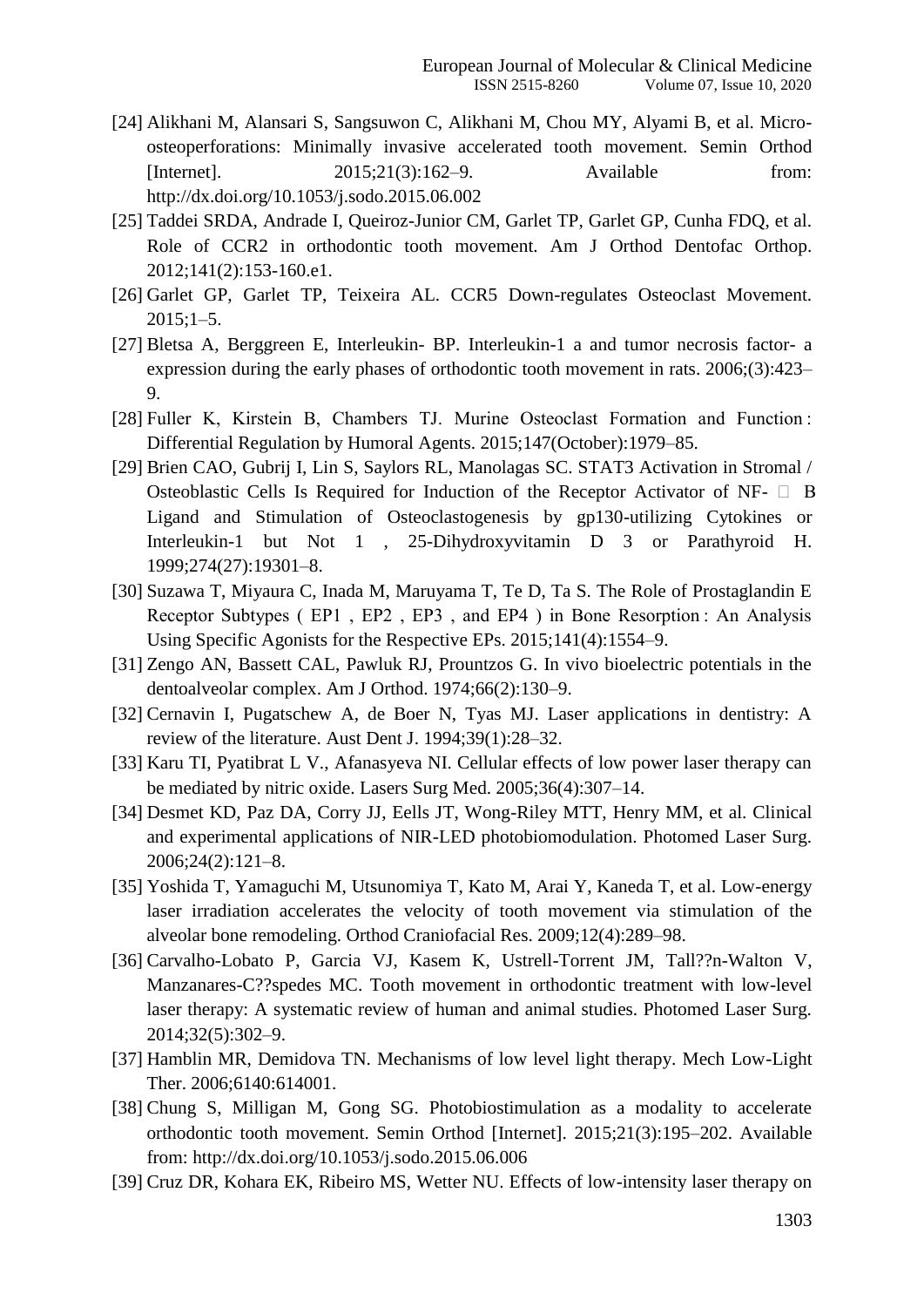the orthodontic movement velocity of human teeth: A preliminary study. Lasers Surg Med. 2004;35(2):117–20.

- [40] Grimm FM. Bone bending, a feature of orthodontic tooth movement. Am J Orthod. 1972;62(4):384–93.
- [41] Shapiro E, Roeber FW, Klempner LS. Orthodontic movement using pulsating forceinduced piezoelectricity. Am J Orthod. 1979;76(1):59–66.
- [42] Olson JE, Liu Y, Nickel JC, Walker MP, Iwasaki LR. Archwire vibration and stick-slip behavior at the bracket-archwire interface. Am J Orthod Dentofac Orthop [Internet]. 2012;142(3):314–22. Available from: http://dx.doi.org/10.1016/j.ajodo.2012.03.032
- [43] Seo YJ, Lim BS, Park YG, Yang IH, Ahn SJ, Kim TW, et al. Effect of self-ligating bracket type and vibration on frictional force and stick-slip phenomenon in diverse tooth displacement conditions: An in vitro mechanical analysis. Eur J Orthod. 2015;37(5):474–80.
- [44] Lundeberg T, Nordemar R, Ottoson D. Pain alleviation by vibratory stimulation. Pain. 1984;20(1):25–44.
- [45] Staud R, Robinson ME, Goldman CT, Price DD. Attenuation of experimental pain by vibro-tactile stimulation in patients with chronic local or widespread musculoskeletal pain. Eur J Pain. 2011;15(8):836–42.
- [46] Ottoson D, Ekblom A, Hansson P. Vibratory stimulation for the relief of pain of dental origin. Pain. 1981;10(1):37–45.
- [47] Aljabaa A, Almoammar K, Aldrees A, Huang G. Effects of vibrational devices on orthodontic tooth movement: A systematic review. Am J Orthod Dentofac Orthop [Internet]. 2018;154(6):768–79. Available from: https://doi.org/10.1016/j.ajodo.2018.07.012
- [48] Buckley MJ, Banes AJ, Levin LG et al. Osteoblasts increase their rate of division and align in response to cyclic, mechanical tension in vitro. Bone Min.
- [49] Claes L, Willie B. The enhancement of bone regeneration by ultrasound. Prog Biophys Mol Biol. 2007;93(1–3):384–98.
- [50] Romano CL, Romano D, Logoluso N. Low-Intensity Pulsed Ultrasound for the Treatment of Bone Delayed Union or Nonunion: A Review. Ultrasound Med Biol. 2009;35(4):529–36.
- [51] Khan Y, Laurencin CT. Fracture repair with ultrasound: Clinical and cell-based evaluation. J Bone Jt Surg - Ser A. 2008;90(SUPPL. 1):138–44.
- [52] Xue H, Zheng J, Cui Z, Bai X, Li G, Zhang C, et al. Low-Intensity Pulsed Ultrasound Accelerates Tooth Movement via Activation of the BMP-2 Signaling Pathway. PLoS One. 2013;8(7):1–10.
- [53] 5El-Bialy T, Lam B, Aldaghreer S, Sloan AJ. The effect of low intensity pulsed ultrasound in a 3D ex vivo orthodontic model. J Dent [Internet]. 2011;39(10):693–9. Available from: http://dx.doi.org/10.1016/j.jdent.2011.08.001
- [54] Zeev Davidovitch, D.M.D., Mathew D. Finkelson, B.S., Shulamit Steigman, D.M.D., Joseph L. Shanfeld, Ph.D., Paul C. Montgomery, Ph.D., and Edward Korostoff PD. Electric currents, bone remodeling, and orthodontic tooth movement. II. Increase in rate of tooth movement and periodontal cyclic nucleotide levels by combined force and electric current. Am J Orthod. 1980;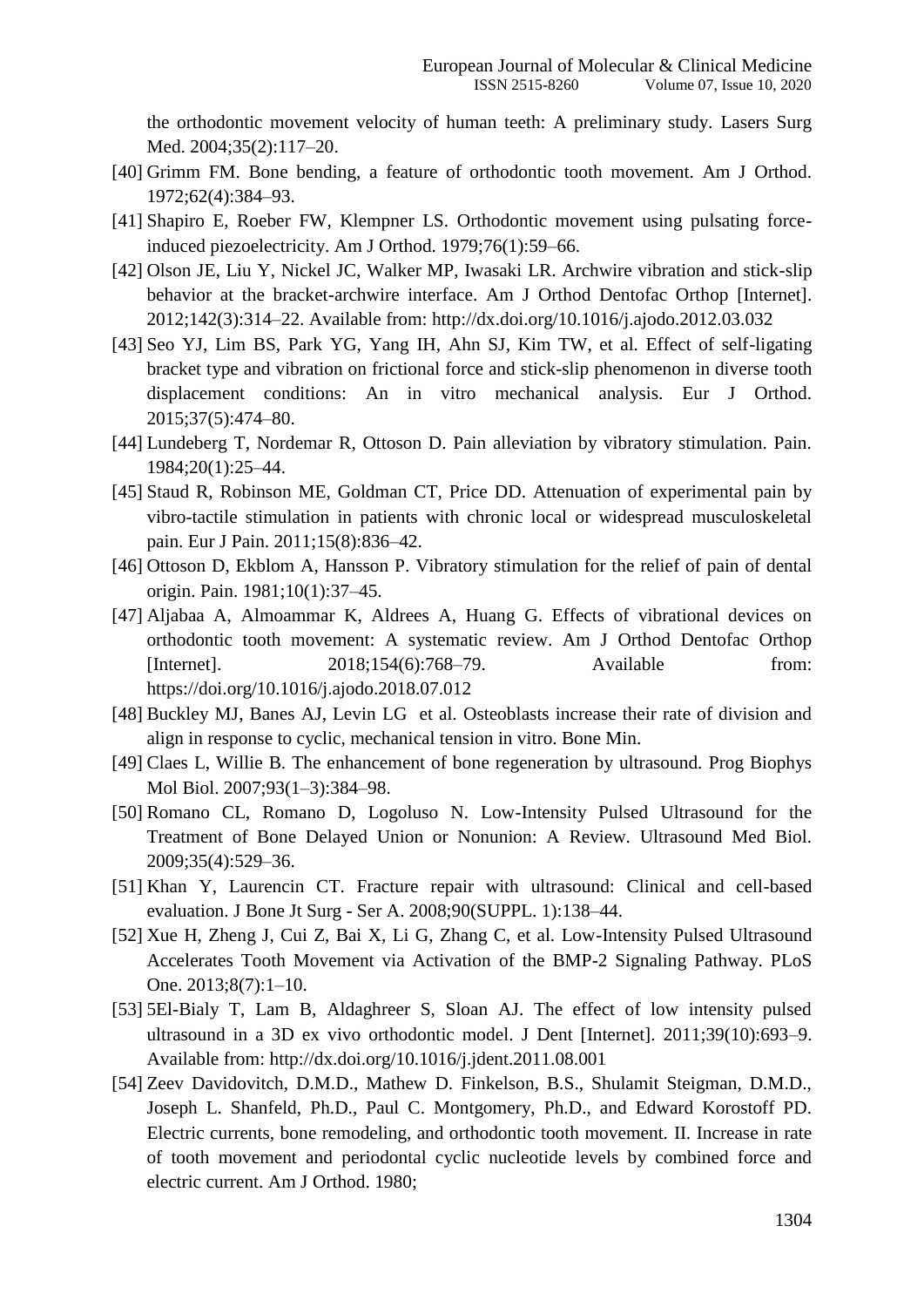- [55] Kim D-H, Park Y-G, Kang S-G. The effects of electrical current from a micro-electrical device on tooth movement. Korean J Orthod. 2008;38(5):337.
- [56] Krishnan V, Davidovitch Z. Cellular, molecular, and tissue-level reactions to orthodontic force. Am J Orthod Dentofac Orthop. 2006;129(4):469.e1-469.e32.
- [57] Yamasaki K, Miura F, Suda T. Prostaglandin as a Mediator of Bone Resorption Induced by Experimental Tooth Movement in Rats. J Dent Res. 1980;59(10):1635–42.
- [58] Yamasaki K, Shibata Y, Fukuhara T. The effect of prostaglandins on experimental tooth movement in monkeys (Macaca fuscata). J Dent Res. 1982;61(12):1444–6.
- [59] Gustafson T, Eckerdal O, Leever DL, Shanfeld JL, Montgomery P DZ. Prostaglandin E2 (PGE2) levels in alveolar bone of orthodontically treated cats. J Dent Res. 1977;
- [60] Gurton AU, Akin E, Sagdic D, Olmez H. Effects of PGI2 and TxA2 analogs and inhibitors in orthodontic tooth movement. Angle Orthod. 2004;74(4):526–32.
- [61] Yamaguchi M, Kasai K. Inflammation in periodontal tissues in response to mechanical forces. Arch Immunol Ther Exp (Warsz). 2005;53(5):388–98.
- [62] Krishnan V, Davidovitch Z. The effect of drugs on orthodontic tooth movement. Orthod Craniofacial Res. 2006;2006/163–1.
- [63] FL H. Experimental relaxation of the pubic ligament of the guinea pig. Proc Soc Exp Biol Med. 1926;23:661-3:661–3.
- [64] Yan Y, Cai J, Fu P, Layfield S, Ferraro T, Kumagai J, et al. Studies on soluble ectodomain proteins of relaxin (LGR7) and insulin 3 (LGR8) receptors. Ann N Y Acad Sci. 2005;1041:35–9.
- [65] Madan MS, Liu ZJ, Gu GM, King GJ. Effects of human relaxin on orthodontic tooth movement and periodontal ligaments in rats. Am J Orthod Dentofac Orthop. 2007;131(1):8.e1-8.e10.
- [66] Stewart DR, Sherick P, Kramer S, Breining P. Use of relaxin in orthodontics. Ann N Y Acad Sci. 2005;1041:379–87.
- [67] Kawakami M, Takano-Yamamoto T. Local injection of 1,25-dihydroxyvitamin D3 enhanced bone formation for tooth stabilization after experimental tooth movement in rats. J Bone Miner Metab. 2004;22(6):541–6.
- [68] Martelli FS, Martelli FS. Vitamin D : relevance in dental practice izi o In te rn a zio na li Ed izi o In te VDR polymorphisms and periodontal disease : a na.  $3:15-9$ .
- [69] Collins MK, Sinclair PM. The local use of vitamin D to increase the rate of orthodontic tooth movement. Am J Orthod Dentofac Orthop. 1988;94(4):278–84.
- [70] Kale S, Kocadereli I, Atilla P, Asan E. Comparison of the effects of  $1,25$ dihydroxycholecalciferol and prostaglandin E2 on orthodontic tooth movement. Am J Orthod Dentofac Orthop. 2004;125(5):607–14.
- [71] Boyce RW, Weisbrode SE. Histogenesis of hyperosteoidosis in 1,25(OH)2D3-treated rats fed high levels of dietary calcium. Bone. 1985;6(2):105–12.
- [72] Hauschka P V., Lian JB, Cole DE, Gundberg CM. Osteocalcin and matrix Gla protein: Vitamin K-dependent proteins in bone. Physiol Rev. 1989;69(3):990–1047.
- [73] Alcaín FJ, Burón MI. Ascorbate on cell growth and differentiation. J Bioenerg Biomembr. 1994;26(4):393–8.
- [74] Glowacki J, Rey C, Cox K, Lian J. Effects of bone matrix components on osteoclast differentiation. Connect Tissue Res. 1989;20(1–4):121–9.